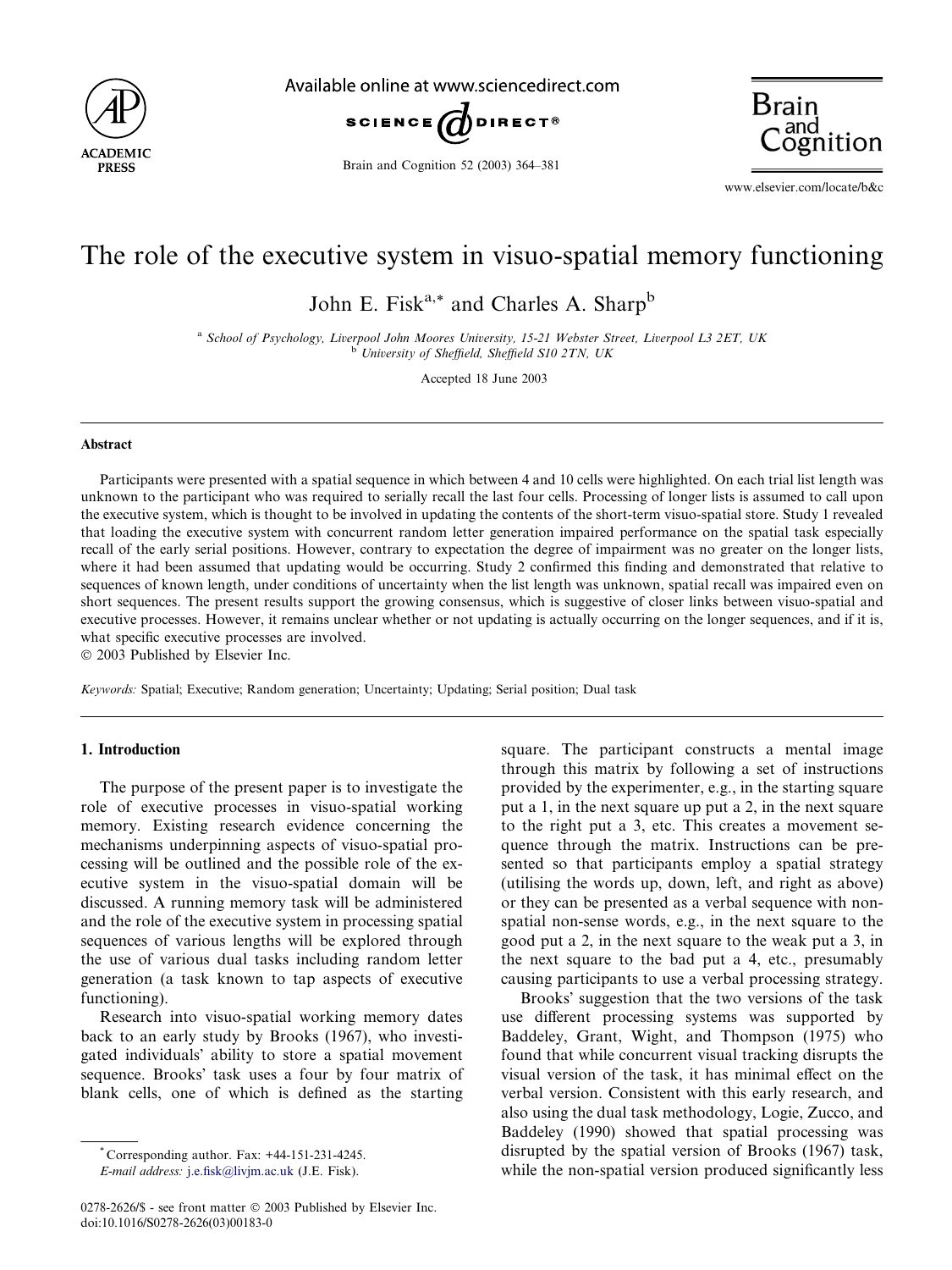disruption. The opposite effect was observed in relation to a letter span task with the non-spatial Brooks task producing more disruption relative to the spatial version. Similar results were observed by Quinn (1994), who found that a secondary task involving active movement disrupted performance on the Brooks spatial task, with incompatible movements and random movements having the most disruptive effects. The same results were obtained with passive incompatible movements, where the experimenter moved the participant's hand. It appears that although involuntary, the incompatible sequence manages to access and disrupt the visuo-spatial system in the same way that unattended speech has automatic access to the phonological system. More recently, similar results were obtained by

Lawrence, Myerson, Oonk, and Abrams (2001), who found that limb movements and eye movements disrupted spatial working memory to a greater extent than verbal working memory.

There is some evidence that the mechanisms responsible for processing static visual stimuli may be distinct from those responsible for sequential spatial processing. Logie and Marchetti (1991) showed that delayed recall of visual information (recalling the colour of previously presented squares) was impaired by a secondary visual task during the retention interval but not by a secondary movement task, while the opposite was true for delayed recall of a spatial sequence. Using a similar methodology, Tresch, Sinnamon, and Seamon (1993) also report evidence for the functional separation of visual and spatial systems in working memory.

In recent years there has been considerable speculation concerning the role of the executive system in visuospatial processing. Early research using the dual task methodology was influenced by Baddeley's (1986) model of working memory, in which the central executive was viewed as a unitary construct. For example, Morris (1987) found that disrupting executive processes impaired the performance of a spatial task but only during the encoding phase of the task and not during rehearsal. Logie and Marchetti (1991) also suggest that executive functions may be involved in encoding spatial movement sequences. A similar argument has been proposed by Quinn (1994), who maintains that once encoded, spatial sequences may be stored in a static visual format, subsequently being reconverted into a spatial form during retrieval. Consistent with this assertion, Quinn (1991) found that the spatial version of the Brooks task was disrupted by concurrent passive movement during the encoding phase but passive movement during the maintenance phase had no effect on performance. Quinn argues that executive processes may be implicated in processing spatial sequences during encoding and possibly retrieval but not during the maintenance phase.

Klauer and Stegmaier (1997) have also postulated that executive processes might be called upon in the

performance of spatial tasks. They found that listening to tones emanating from different spatial locations impaired performance on a primary spatial task. However, discrimination of pitch also impaired performance even when the tones originated in the same spatial location. Klauer and Stegmaier interpreted their pattern of results as suggestive of more than simple spatial interference. Rather they argue that the disruption of the main spatial task was due to increased demands for general purpose resources, emerging as a consequence of the pitch discrimination task, i.e., an increased executive load. This being the case, they argue that executive processes must be involved in the rehearsal process in serial spatial memory and that this is at least in part responsible for the observed impairments in the main task. This contrasts with Morris's (1987) and Quinn's (1991) results where there was an absence of an interference effect during rehearsal.

Contrary to early conceptualisations that viewed the executive as a unitary construct, in recent years a consensus has emerged in which the executive is conceived of as a fractionated system. Representative of this viewpoint is an important study by Miyake et al. (2000), which demonstrates that executive functions can be subdivided into three separate types of operation: updating, shifting, and inhibition. Updating involves evaluating incoming information and revising the existing contents of working memory as necessary by deleting what is no longer relevant and incorporating more recent salient information. Shifting is concerned with the individual's ability to shift attention between different sub-tasks or different elements of the same task. Inhibition is concerned with the individual's ability to withhold dominant, automatic or pre-potent responses when they are inappropriate. While these three operations share some common element, Miyake et al. showed that they are separable with different executive tasks such as the Tower of Hanoi and the Wisconsin Card Sort Test loading heavily on just one or two specific operations. Miyake and co-workers have also examined the extent to which various aspects of executive functioning are involved in spatial processing. In a recent study using structural equation modelling (SEM) and factor analysis, Miyake, Friedman, Rettinger, Shah, and Hegarty (2001) found that in the visuo-spatial domain, complex working memory tasks (which require concurrent processing and storage) as well as more basic storage tasks both involve aspects of executive functioning and are not clearly distinguishable in terms of the extent to which they call on executive resources. Thus in contrast to the situation with verbal working memory, where clear distinctions have been made between executive and non-executive processes, in relation to spatial processing, Miyake et al.'s (2001) results suggest that executive processes are implicated in a wide range of spatial tasks, including relatively basic ones.